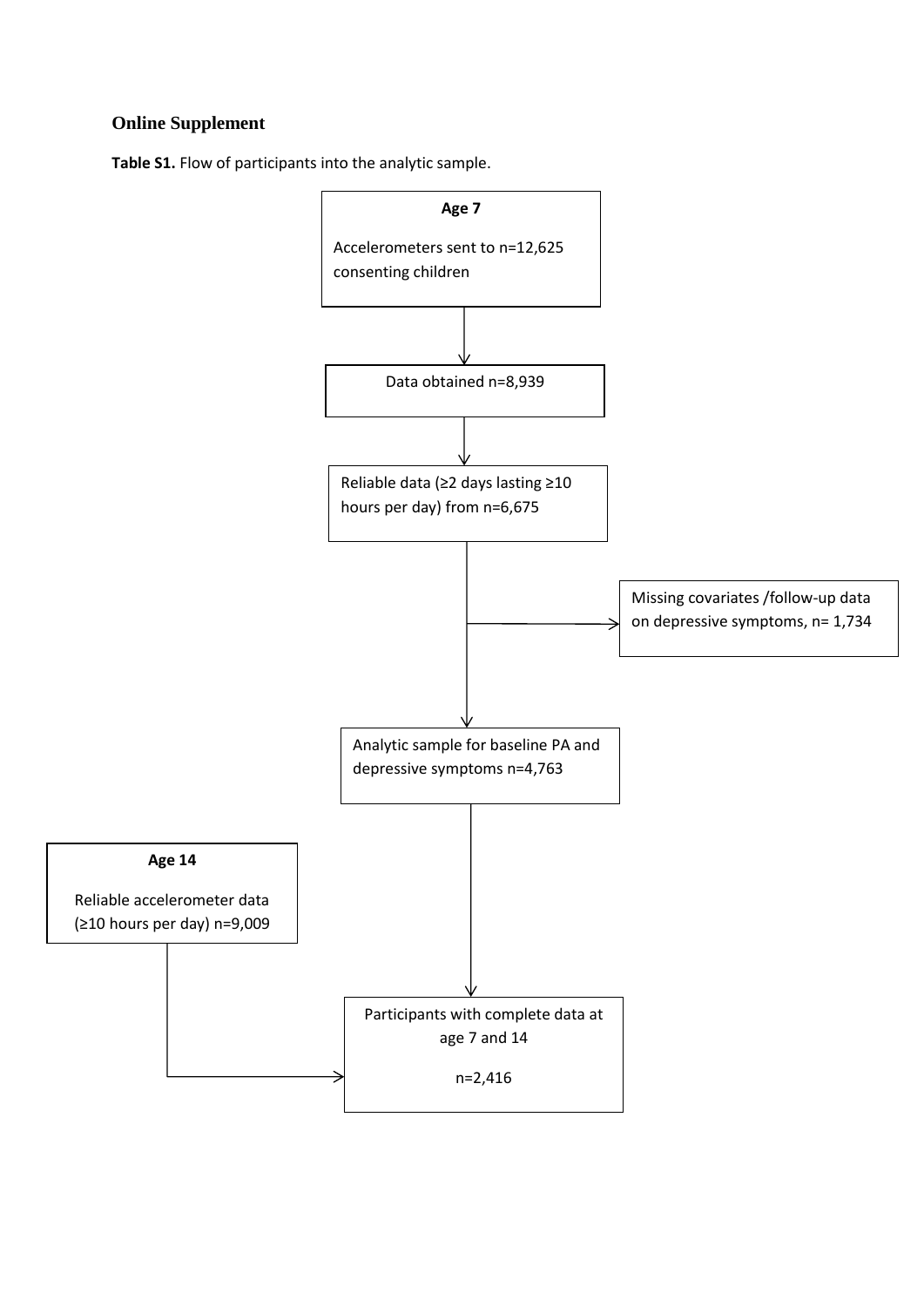| Table S2. Prospective association between physical activity at baseline and depressive symptoms at aged 14 after removal of participants with |  |  |  |
|-----------------------------------------------------------------------------------------------------------------------------------------------|--|--|--|
| psychological distress at baseline.                                                                                                           |  |  |  |

|                            |                  | <b>Boys</b>                                        | <b>Girls</b>     |                                                    |  |  |
|----------------------------|------------------|----------------------------------------------------|------------------|----------------------------------------------------|--|--|
| <b>Baseline activity</b>   | % SMFQ $\geq$ 12 | <b>Odds</b> ratio<br>$(95\% \text{ CI})^{\dagger}$ | % SMFQ $\geq$ 12 | <b>Odds</b> ratio<br>$(95\% \text{ CI})^{\dagger}$ |  |  |
| Sedentary                  |                  |                                                    |                  |                                                    |  |  |
| Low $(<6 \text{ hr/d})$    | 7.5              | $1.0$ (Ref)                                        | 21.5             | $1.0$ (Ref)                                        |  |  |
| Medium $(6 - 7 hr/d)$      | 7.0              | 0.91(0.61, 1.35)                                   | 23.0             | 1.18(0.91, 1.52)                                   |  |  |
| High $(>7$ hr/d)           | 9.1              | 1.12(0.70, 1.79)                                   | 22.1             | 1.16(0.85, 1.57)                                   |  |  |
|                            |                  |                                                    |                  |                                                    |  |  |
| <b>LPA</b>                 |                  |                                                    |                  |                                                    |  |  |
| Low $(<4.5$ hr/d)          | 7.7              | $1.0$ (Ref)                                        | 23.3             | $1.0$ (Ref)                                        |  |  |
| Medium $(4.5 - 5 hr/d)$    | 7.5              | 0.93(0.63, 1.35)                                   | 22.5             | 0.88(0.70, 1.11)                                   |  |  |
| High $(5 \text{ hr/d})$    | 8.4              | 1.05(0.70, 1.57)                                   | 20.8             | 0.78(0.60, 1.00)                                   |  |  |
|                            |                  |                                                    |                  |                                                    |  |  |
| <b>MVPA</b>                |                  |                                                    |                  |                                                    |  |  |
| Low $(<51 \text{ min/d})$  | 8.5              | $1.0$ (Ref)                                        | 22.5             | $1.0$ (Ref)                                        |  |  |
| Medium $(51 – 69 min/d)$   | 7.8              | 0.86(0.58, 1.30)                                   | 22.1             | 1.03(0.83, 1.28)                                   |  |  |
| High $(>69 \text{ min/d})$ | 7.6              | 0.87(0.59, 1.30)                                   | 21.8             | 1.12(0.86, 1.46)                                   |  |  |

Odds ratios are adjusted for: total SDQ score at baseline, Actigraph wear time, parental occupational social class, body mass index at baseline. Analyses of MVPA and LPA are mutually adjusted; analyses of sedentary behavior are adjusted for MVPA.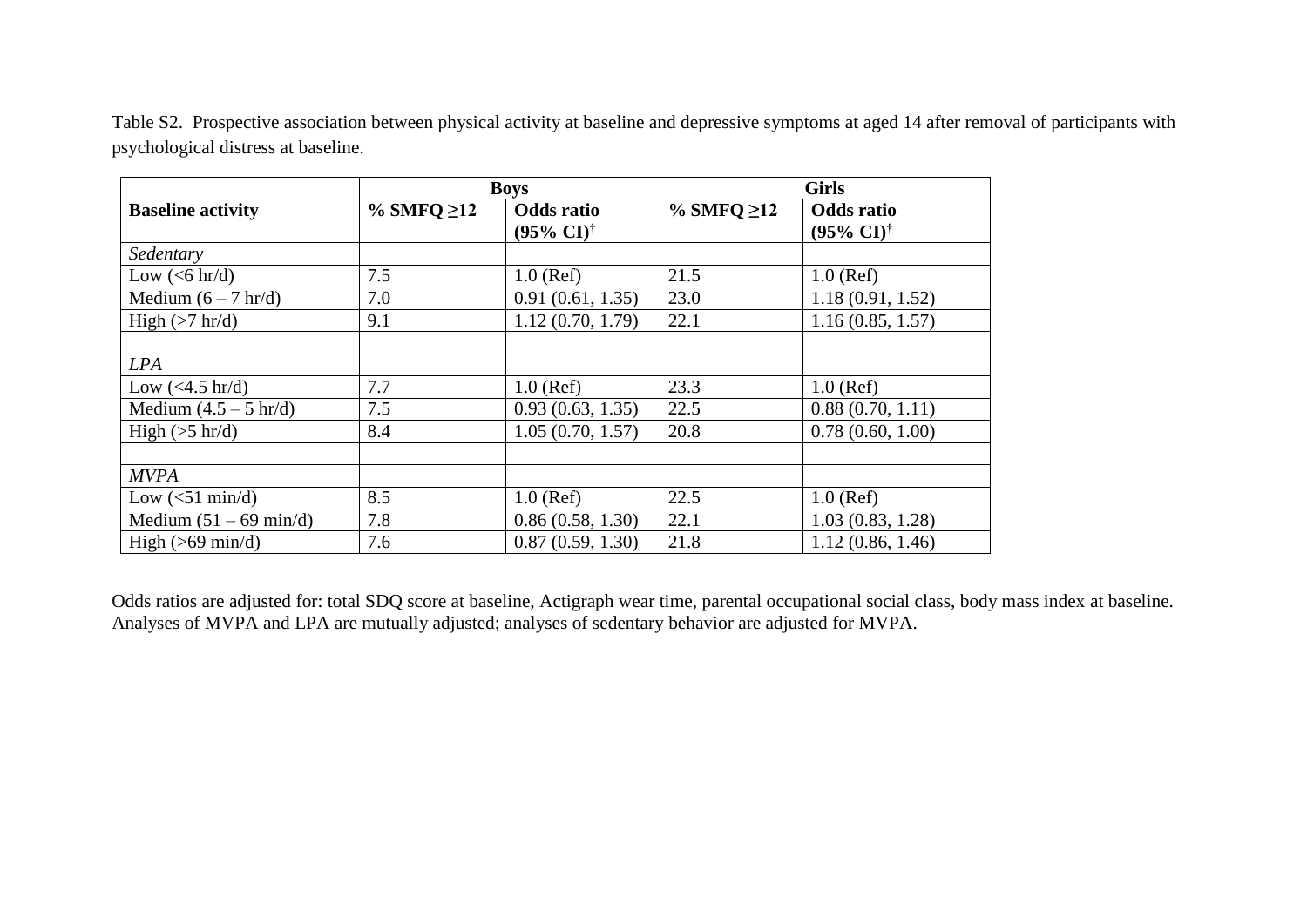| Table S3. Characteristics of the sample in relation to changes in physical activity $(n=2,416)$ |  |
|-------------------------------------------------------------------------------------------------|--|
|                                                                                                 |  |

| Baseline characteristic                                  | <b>Physical activity change</b> |                                |                                |                                  |  |  |
|----------------------------------------------------------|---------------------------------|--------------------------------|--------------------------------|----------------------------------|--|--|
|                                                          | Low baseline/Low<br>follow-up   | Low baseline/High<br>follow-up | High baseline/Low<br>follow-up | High baseline/ High<br>follow-up |  |  |
| Sex (% boys)                                             | 46.2                            | 48.0                           | 46.4                           | 46.9                             |  |  |
| Occupational social class<br>(% Professional/Managerial) | 38.7                            | 42.5                           | 33.1                           | 40.2                             |  |  |
| $SDQ$ score (mean $\pm$ SE)                              | $6.3 \pm 0.18$                  | $6.0 \pm 0.20$                 | $6.7 \pm 0.21$                 | $6.6 \pm 0.17$                   |  |  |
| Body mass index $(kg.m^{-2})$                            | $16.8 \pm 0.10$                 | $16.5 \pm 0.10$                | $16.2 \pm 0.10$                | $16.2 \pm 0.10$                  |  |  |